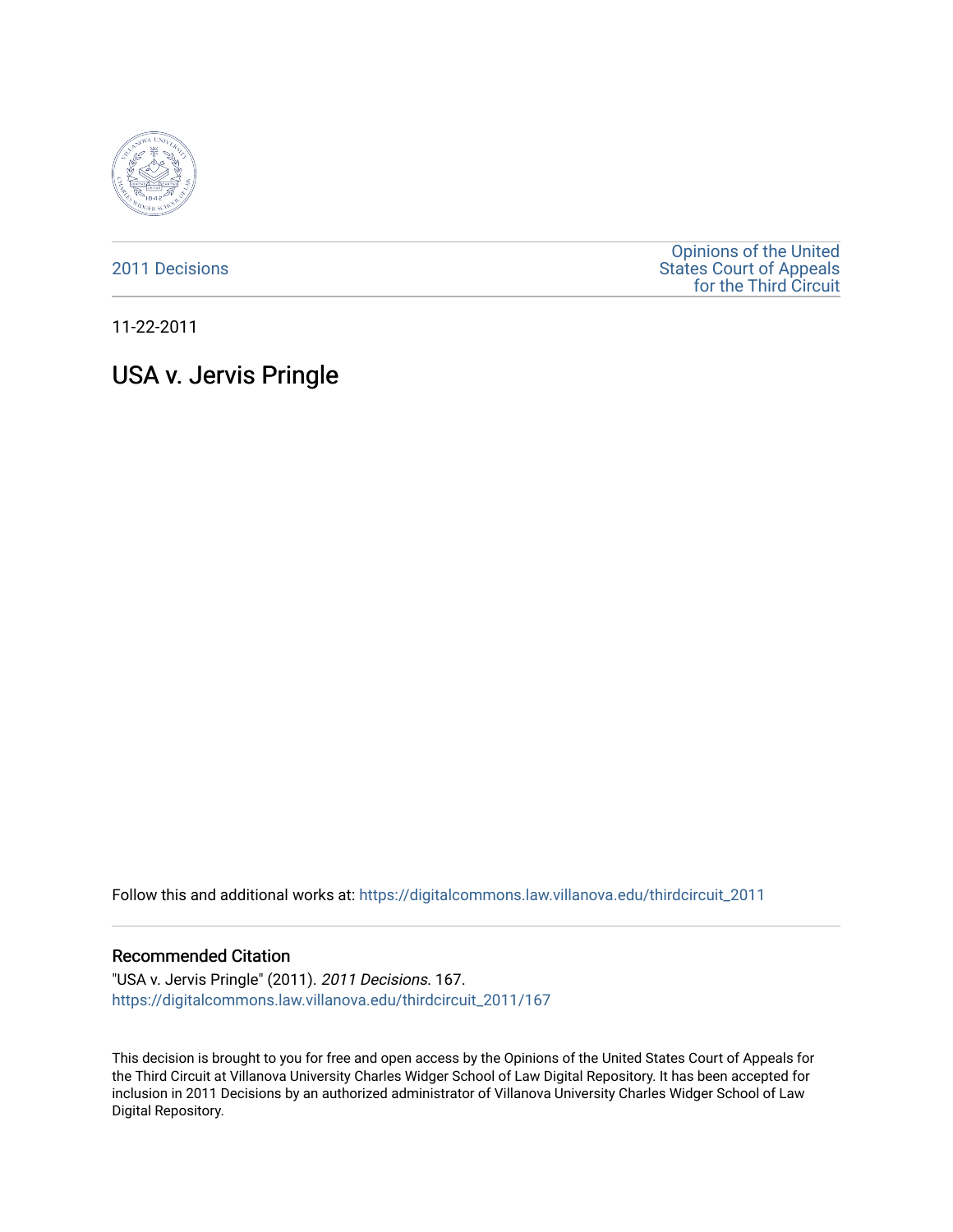#### NOT PRECEDENTIAL

## UNITED STATES COURT OF APPEALS FOR THE THIRD CIRCUIT

\_\_\_\_\_\_\_\_\_\_\_\_\_\_\_

No. 09-1197 \_\_\_\_\_\_\_\_\_\_\_\_\_\_\_

### UNITED STATES OF AMERICA

v.

JERVIS JERMAINE PRINGLE,

Appellant

On Appeal from the United States District Court For the Eastern District of Pennsylvania (D.C. Criminal Action No. 2-07-cr-000594-001) District Judge: Honorable John R. Padova

\_\_\_\_\_\_\_\_\_\_\_\_\_\_\_

\_\_\_\_\_\_\_\_\_\_\_\_\_\_\_

Submitted Under Third Circuit LAR 34.1(a) November 18, 2011

\_\_\_\_\_\_\_\_\_\_\_\_\_\_\_

Before: RENDELL, AMBRO, and NYGAARD, Circuit Judges

(Opinion filed : November 22, 2011) \_\_\_\_\_\_\_\_\_\_\_\_\_\_\_

## **OPINION** \_\_\_\_\_\_\_\_\_\_\_\_\_\_\_

AMBRO, Circuit Judge

A jury found Jervis Jermaine Pringle guilty of possession of a firearm by a

convicted felon, in violation of 18 U.S.C. §§ 922(g)(1) and 924(e). The District Court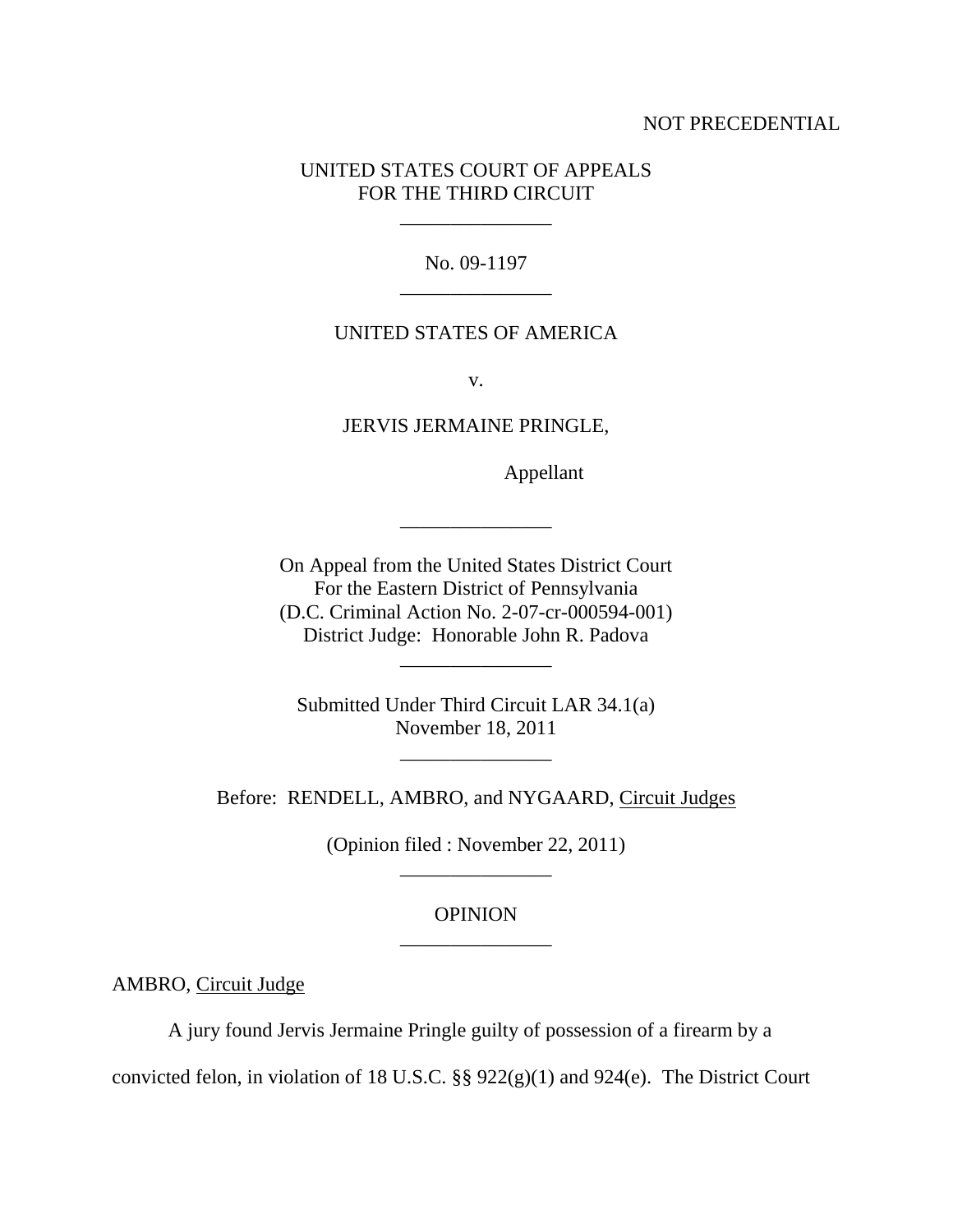sentenced Pringle to 180 months' imprisonment — the mandatory minimum sentence set by statute. He appeals his conviction and sentence.

Pringle's attorney moves to withdraw as counsel under *Anders v. California*, 386 U.S. 738 (1967), asserting that all potential grounds for appeal are frivolous. Pringle filed numerous motions for extensions of time to file a *pro se* brief. Eventually, we entered an order directing him to file his brief by a certain date (more than seven months after counsel submitted his *Anders* brief), after which no further extensions would be granted. Pringle never did so. We grant counsel's motion and affirm Pringle's conviction and sentence. $<sup>1</sup>$ </sup>

I.

As we write solely for the parties, we recite only those facts necessary to our decision. In January 2007, City of Chester Police and the FBI executed a search warrant at Pringle's residence. During the search, they found a loaded handgun on the bedroom floor. After waiving his *Miranda* rights, Pringle admitted that the gun was his.

Pringle was later indicted on one count of possession of a firearm by a convicted felon, in violation of 18 U.S.C.  $\S$  922(g)(1) and 924(e). He filed no pretrial motions to suppress either the physical evidence against him or his admission that the firearm was his. Instead he proceeded directly to trial, whereupon the jury found him guilty as charged. He filed no post-trial motions.

<sup>&</sup>lt;sup>1</sup> The District Court had jurisdiction under 18 U.S.C. § 3231. We have jurisdiction under 18 U.S.C. §§ 1291 and 3742.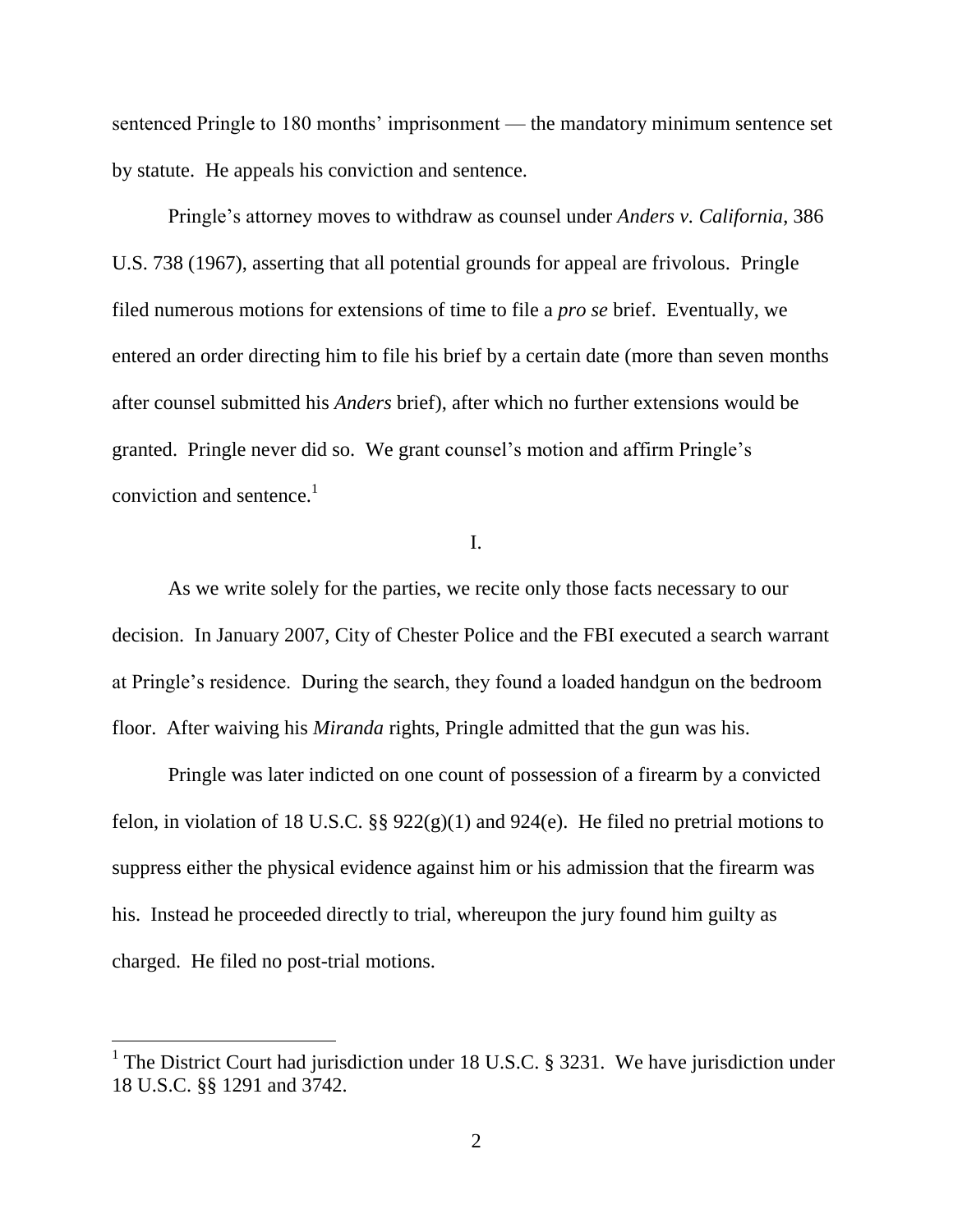The Probation Office found that Pringle qualified as an armed career criminal because of four prior convictions for "serious drug offenses," as defined by 18 U.S.C. § 924(e). It calculated his advisory sentencing range as 235 to 293 months' imprisonment. The Government advocated for a sentence within the Guidelines range while Pringle moved for a downward departure from that range.

The District Court adopted the Probation Office's Pre-Sentence Report (PSR), without objection from the parties, and found that the Government had proven by a preponderance of the evidence that Pringle qualified as an armed career criminal. The Government had offered certified court records to establish three of Pringle's four prior serious drug offenses listed in the PSR. After hearing counsel's arguments on the factors required by 18 U.S.C. § 3553 to be considered at sentencing, and permitting Pringle to speak on his own behalf, the Court imposed a sentence it considered "fair and reasonable:" 180 months' imprisonment, which is the statutory mandatory minimum penalty, five years' supervised release, a \$1,000 fine, and a \$100 special assessment.

#### II.

Our rules provide that "[w]here, upon review of the district court record, trial counsel is persuaded that the appeal presents no issue of even arguable merit, counsel may file a motion to withdraw and supporting brief pursuant to *Anders*." 3d Cir. L.A.R. 109.2(a). If we concur with trial counsel's assessment, we "will grant [the] *Anders* motion, and dispose of the appeal without appointing new counsel." *Id.* Accordingly, our "inquiry is . . . twofold: (1) whether counsel adequately fulfilled the rule's

3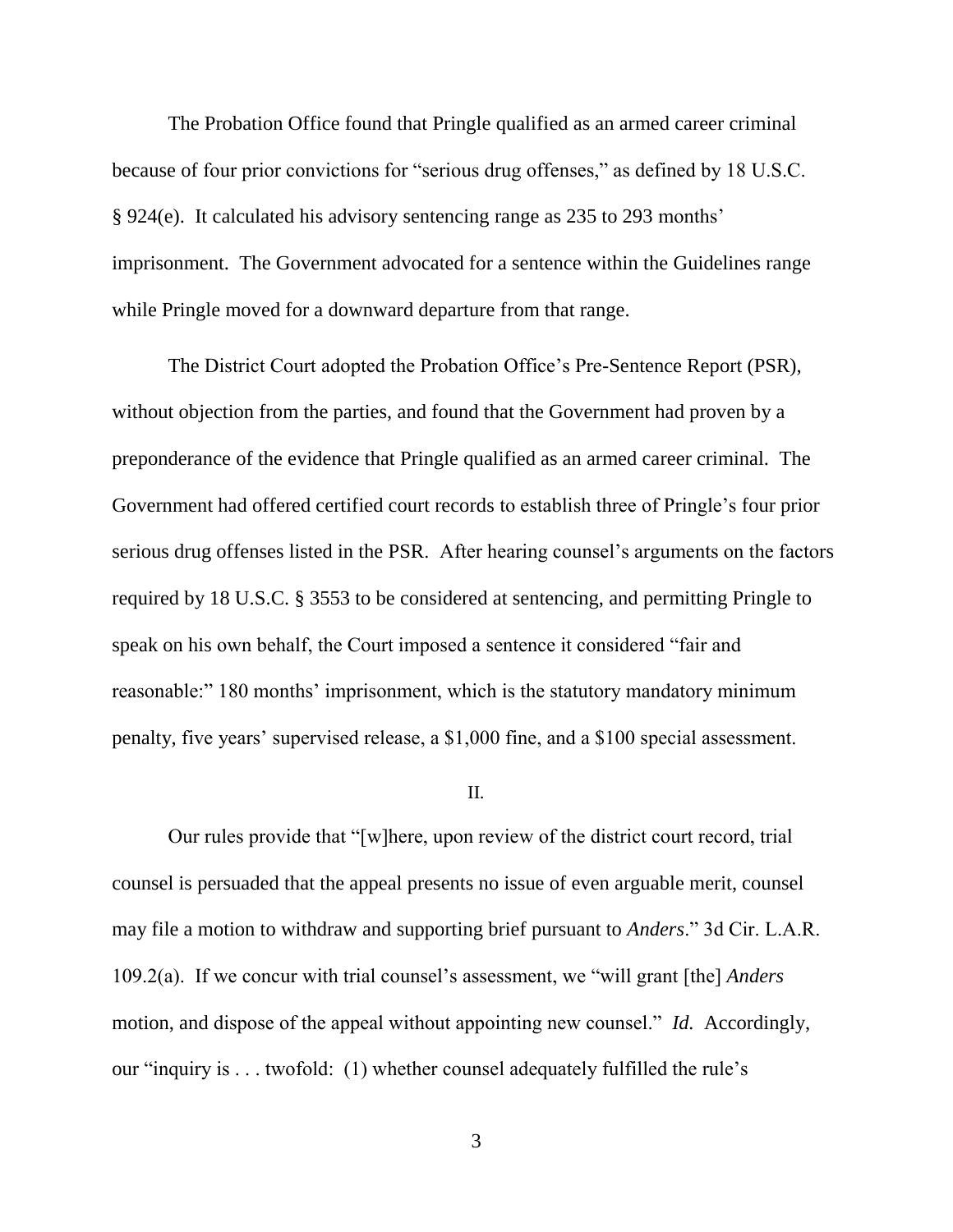requirements; and (2) whether an independent review of the record presents any nonfrivolous issues." *United States v. Youla,* 241 F.3d 296, 300 (3d Cir. 2001).

In his *Anders* brief, Pringle's attorney identifies two potential grounds for appeal: the procedural and substantive reasonableness of Pringle's sentence. Our review of the record confirms counsel's assessment that there are no non-frivolous issues for appeal.

We review Pringle's sentence for procedural and substantive reasonableness. *See United States v. Lessner*, 498 F.3d 185, 203 (3d Cir. 2007). The District Court correctly calculated the advisory Guidelines range, listened to arguments from Pringle and his counsel, and considered the sentencing factors under 18 U.S.C.§ 3553. It explained its ruling and its decision to grant a very significant downward variance from the Guideline range of 235 to 293 months' imprisonment to the statutory mandatory minimum of 180 months' imprisonment. The Court's sentence was undoubtedly substantively reasonable because the Court had no authority to impose a sentence less than the statutory mandatory minimum. *United States v. Kellum*, 356 F.3d 285, 289-90 (3d Cir. 2004).

\* \* \* \* \*

Counsel adequately fulfilled the requirements of *Anders*. Because our independent review of the record fails to reveal any non-frivolous ground for appeal, we grant counsel's motion to withdraw and affirm Pringle's sentence.<sup>2</sup> In addition, we

<sup>&</sup>lt;sup>2</sup>Pringle is hereby advised that, under the Criminal Justice Act, counsel is not obliged to file a petition for rehearing in this Court or a petition for a writ of *certiorari* in the Supreme Court of the United States. *See* L.A.R. 35.4; 109.2(b). If Pringle wishes to pursue these avenues, he must do so *pro se* or through retained counsel*.*